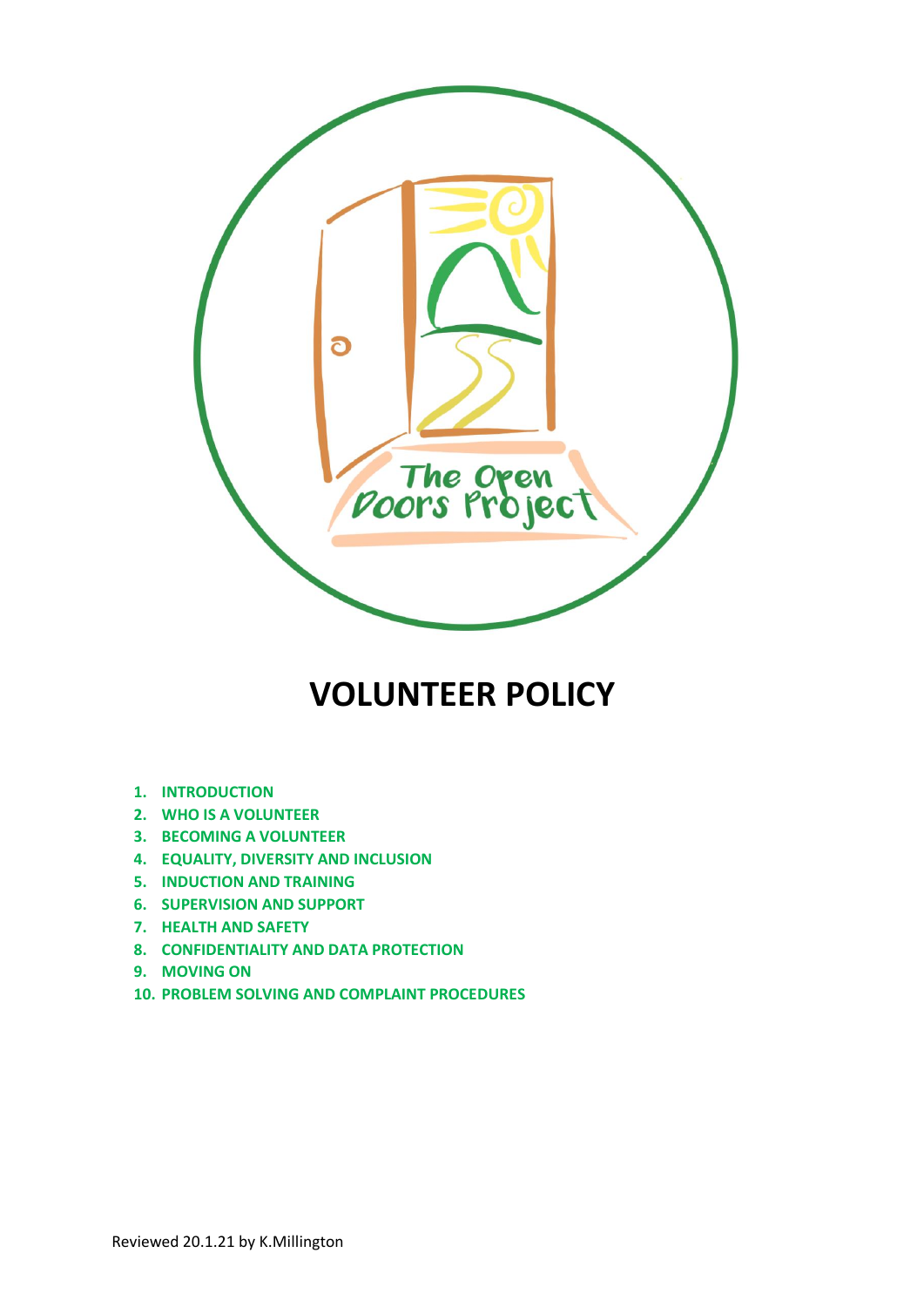#### **1. INTRODUCTION**

- 1.1 The Open Doors Project exists to provide outdoor experiences and activities for children with learning disabilities in Birmingham.
- 1.2 This volunteer policy sets out the principles and practice by which we involve volunteers and is relevant to staff, volunteers and directors within the organisation. It aims to create a common understanding and to clarify roles and responsibilities to ensure the highest standards are maintained in relation to the management of volunteers.
- 1.3 The Open Doors Project recognises volunteers as an important part of the organisation. Their contribution supports our mission, vision, and values (see separate policy), and complements the role of paid staff. We aim to encourage and support volunteer involvement to ensure that volunteering benefits the organisation, the children we work with, and the volunteers themselves.

# **2. WHO IS A VOLUNTEER**

2.1 Volunteers are individuals who undertake activity on behalf of our organisation, unpaid and of their own free choice.

2.2 Volunteers are valued for:

- Bringing additional skills and new perspectives to the organisation.
- Championing our cause within the wider community.
- Enhancing the quality of the work we do with our children.
- Giving up their own time to improve the wellbeing of children with learning disabilities.

# **3. BECOMING A VOLUNTEER**

- 3.1 The Open Doors Project recognises that people have a right to participate in the life of their communities through volunteering and can contribute in many ways. We recognise our responsibility to organise volunteering efficiently and sensitively so that the valuable gift of the volunteer's time is best used to the mutual advantage of all concerned.
- 3.2 Recruitment will usually involve an informal interview, application form and the taking of references. All prospective volunteers will be interviewed to find out what they would like to do, their skills, suitability and how best their potential might be realised.
- 3.3 Where applicants are not able to be placed in their preferred role, they will be provided with feedback and given the opportunity to discuss alternative volunteering roles, or signposted to the local volunteer centre.
- 3.4 For opportunities working directly with our children, volunteers will be required to have a full DBS disclosure check. If the volunteer does not already have a valid DBS check on the online update service it will be arranged for them by The Open Doors Project.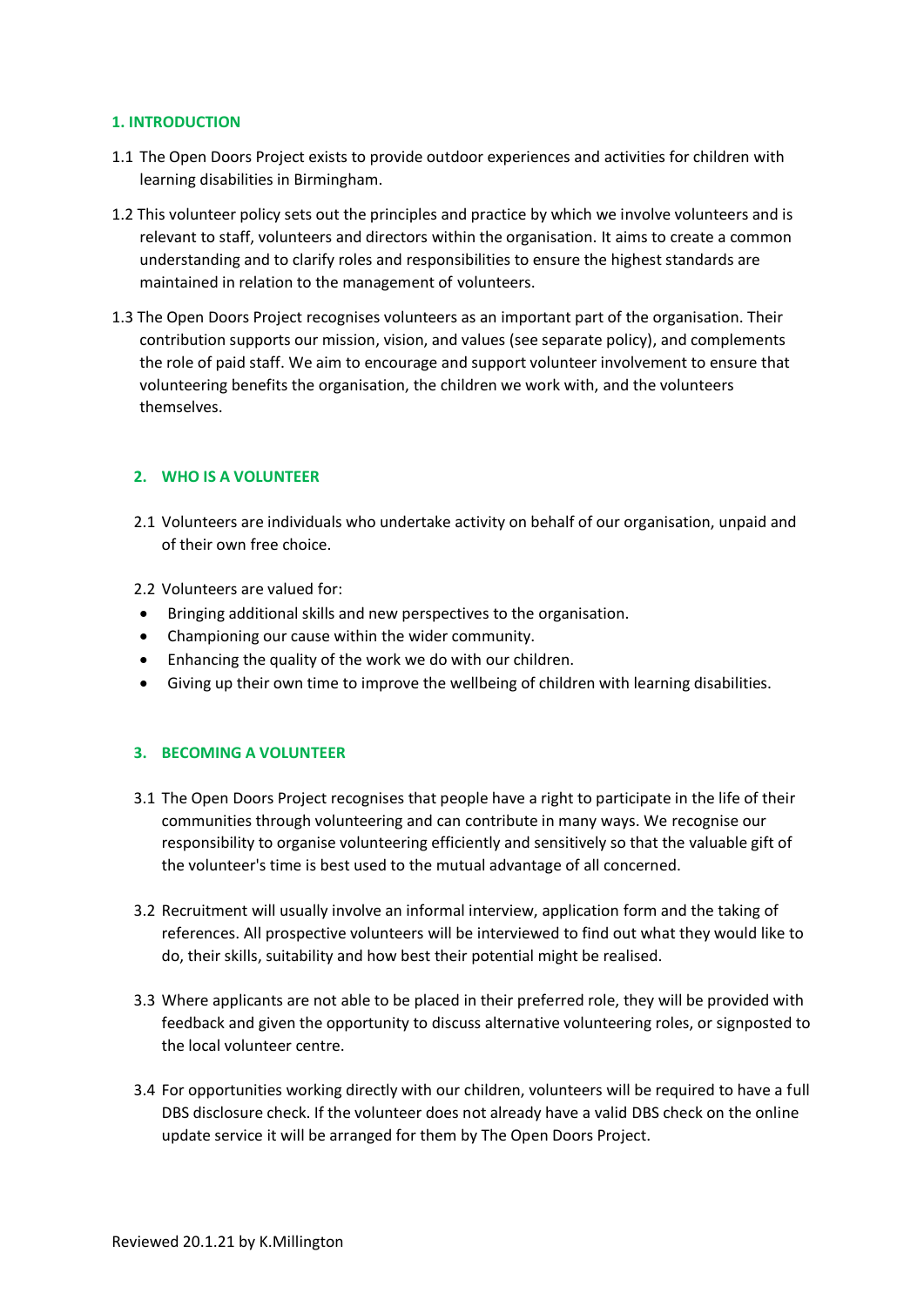# **4. EQUALITY, DIVERSITY AND INCLUSION**

- 4.1 We are committed to offering a flexible range of opportunities and to equality and diversity. We welcome applications from people from all backgrounds.
- 4.2 Please see our Equality and Diversity policy.

### **5. INDUCTION AND TRAINING**

- 5.1 The volunteer co-ordinator (Kate Millington) has responsibility for the development and coordination of voluntary activity within the organisation, including volunteering policies and procedures and the welfare of volunteers.
- 5.2 All volunteers will have a designated staff member/volunteer for guidance, support and supervision.
- 5.3 New volunteers will have an induction meeting with the volunteer co-ordinator in order to discuss the project, and their role as volunteer. They will be given all relevant policies to read.

#### **6. SUPERVISION AND SUPPORT**

- 6.1 Volunteers will be offered ongoing support and supervision as appropriate and this will be discussed during induction. Arrangements vary according to the volunteer and the role undertaken, and may include telephone support, group meetings or one to one reviews.
- 6.2 The volunteer role is based on trust and mutual understanding. There is no enforceable obligation, contractual or otherwise, for the volunteer to attend or to undertake particular tasks or for the organisation to provide continuing opportunities for voluntary involvement, provision of training or benefits. However, there is a presumption of mutual support and reliability.
- 6.3 The organisation expects volunteers:
	- To be reliable and honest.
	- To uphold the organisation's values and comply with its policies.
	- To contribute positively to the aims of the organisation and avoid bringing the organisation into disrepute.
	- To carry out tasks within agreed guidelines
- 6.4 Volunteers can expect:
	- To have clear information about what is and is not expected of them.
	- To receive adequate support and training.
	- To be insured and to volunteer in a safe environment.
	- To be treated with respect and in a non-discriminatory manner.
	- To have opportunities for personal development.
	- To be recognised and appreciated.